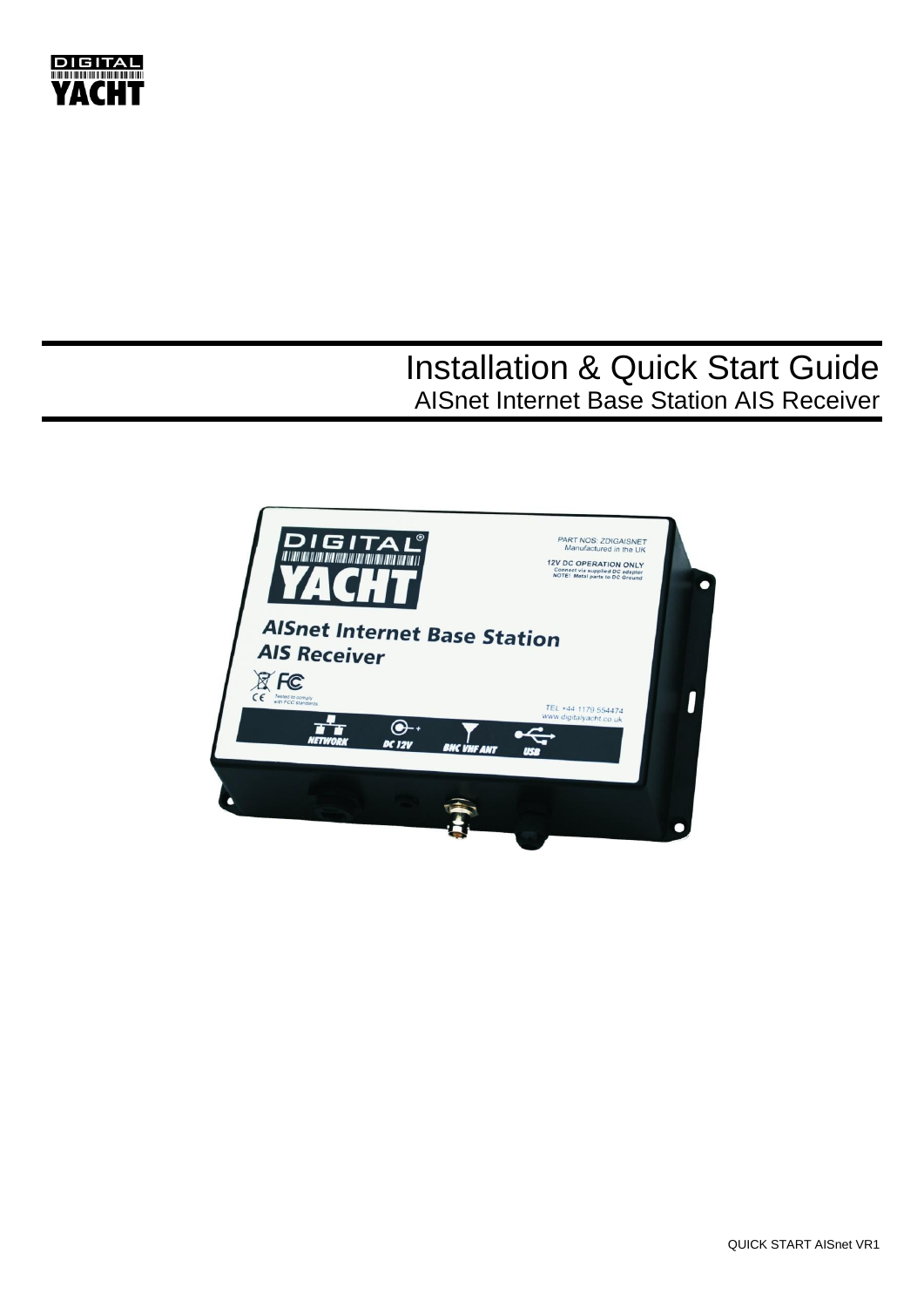## 1. Introduction

Congratulations on the purchase of your AISnet Internet Base Station AIS Receiver. It is recommended that your receiver is installed by a professional installer. The AISnet requires connection to the internet via a local area network (LAN) and it is recommended that this is carried out by someone with suitable IT experience and knowledge of ethernet networks.



**Before operating the unit you should familiarise yourself with this Quick Start manual and the manual for your PC and network router.**

## 2. Before you start

You will need the following items and tools to complete the installation:

- The AISnet Receiver
- Dedicated AIS/VHF antenna or existing VHF antenna and splitter
- RJ45 Cat 5 cable to connect between the AISnet and your ethernet network
- Access to a 110v/240v AC mains supply where the unit is to be installed.
- M3 or M4 screws or other fixings appropriate to the mounting location.

To display the AIS targets and data you will need:

- Suitable PC Navigation software running on a PC with Microsoft Windows XP®/Windows 2000® or Windows Vista $^{\circledR}$ /Windows  $7^{\circledR}$  with a free USB of RS232 serial port.
- Or a suitable dedicated chart plotter that can read and display AIS data via NMEA0183

# 3. Installation

Before starting installation select a suitable location for the AISnet Receiver. The unit is designed for mounting at home or in an office and is not water resistant. It should be installed in a cool, dry location and can be mounted on a vertical or horizontal surface. When locating the unit you should consider:

- Routing of power and antenna cables to the unit.
- Provision of sufficient space around the unit for cable connections.
- Routing of USB data connections to a PC from the unit (if necessary).
- Maintaining the compass safe distance of 0.5m.

#### **Installation Step 1**

- Siting of the VHF antenna is critical for good AIS reception. The aerial needs to be outside and as high as possible. Most antennas are tuned and matched to their coax cable, so do not lengthen or shorten the supplied cable unless the aerial manufacturer states that this is OK.
- Care should be taken in cutting and rejoining the cable to ensure that good connectivity is maintained, that the inner and outer coax connections are isolated and that the connections are protected from physical and environmental damage.
- Run the VHF co-axial cables to the AIS Receiver and terminate with the correct BNC connector (Bayonet).
- Run the USB interface cable from the AIS Receiver to a suitable PC computer.
- Do not make any connections yet.



**The USB Interface Standard specifies that USB cables should be no longer than 5m without using a special powered USB extender cable – ensure that the total USB cable length from the AIS Receiver to the PC is < 5m.**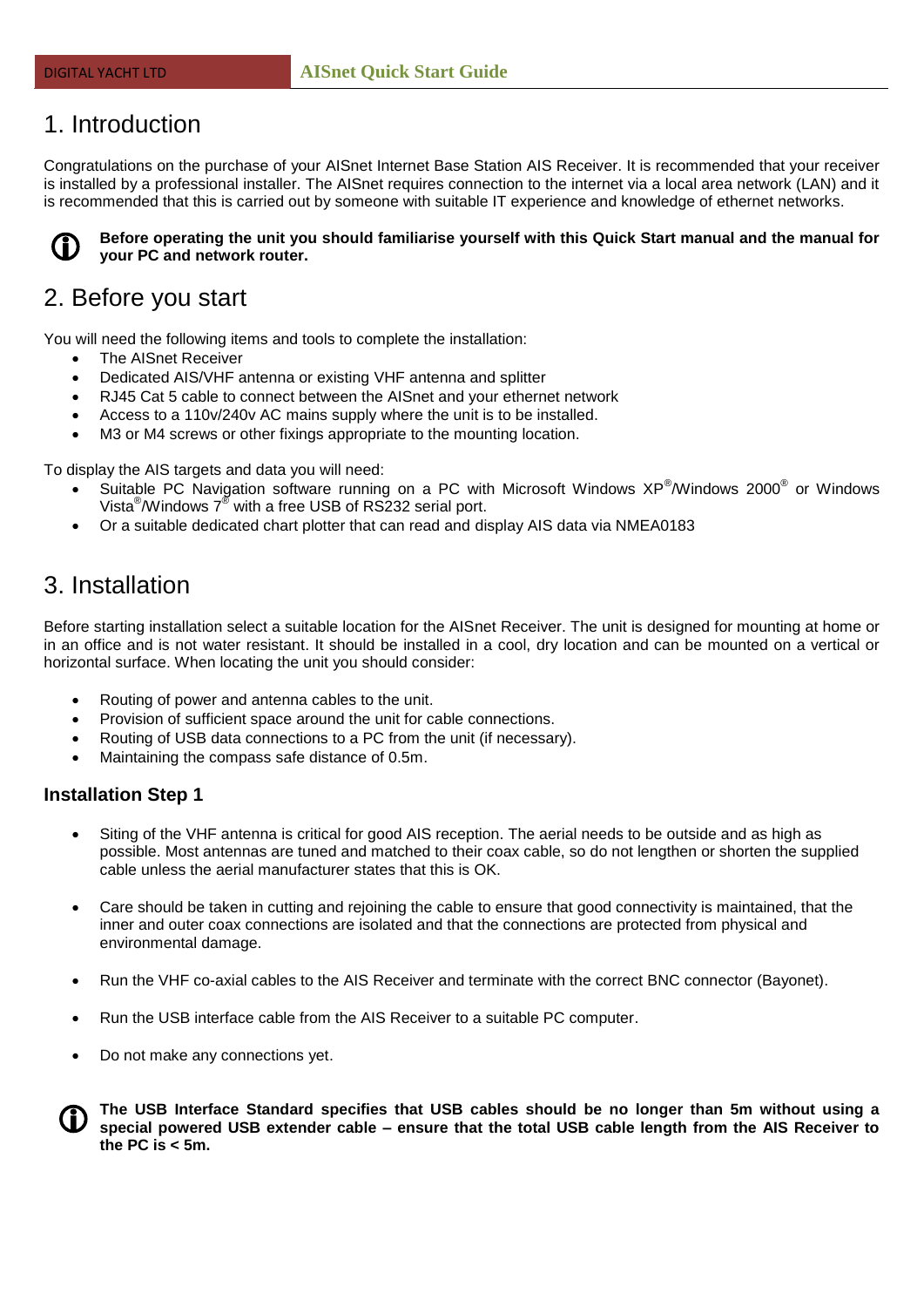### **Installation Step 2**

 Use suitable fixings (not supplied) to fix the AISnet to a flat surface – using the dimensions and details shown in the drawing below. Note that the unit may be installed in any orientation.

#### **Dimension drawing**



 Once the unit is secured, connect the AIS/VHF antenna. Ensure the connection is fully made; should feel a slight click as the BNC locks.

### **Installation Step 3**

- The supplied mains adaptor has suitable plug fittings for Europe, USA and the United Kingdom. Select and fit the plug required for your location. If the AC Mains socket has a switch, ensure the switch is OFF and then plug the adaptor in to the AC Mains socket. If the AC mains socket does not have a switch do not plug in the adaptor yet.
- Plug in the 12v DC Jack plug (2.1mm centre pin positive) into the power socket on the AISnet.
- Plug one end of the RJ45 Cat 5 network cable (not supplied) in to the AISnet and the other end in to a spare network socket on your ethernet network. On small home/office wireless networks, you will probably have to plug straight in to the back of the wireless router.

#### **Installation Step 4**

- In order to setup the network settings on the AISnet or if you wish to display the AIS data that you are collecting locally on a PC, you will need to plug the USB connector in to a PC. Before you do this though please insert the Digital Yacht Software and Drivers CD in to the PC's CD drive
- When you plug in the AISnet USB connector to your PC for the first time (even with the 12y adaptor turned off), Windows should detect the new hardware and install the drivers automatically from the CD. With some older WinXP systems, it may be necessary to guide the found new hardware wizard to the correct folder on the CD, which is the "USB Driver for AIS Units" folder
- If the found new hardware wizard fails for any reason, you will need to consult the Digital Yacht Tech Note No.00001-2010 "USB Adaptor Drivers" which is available in the Downloads section of our website.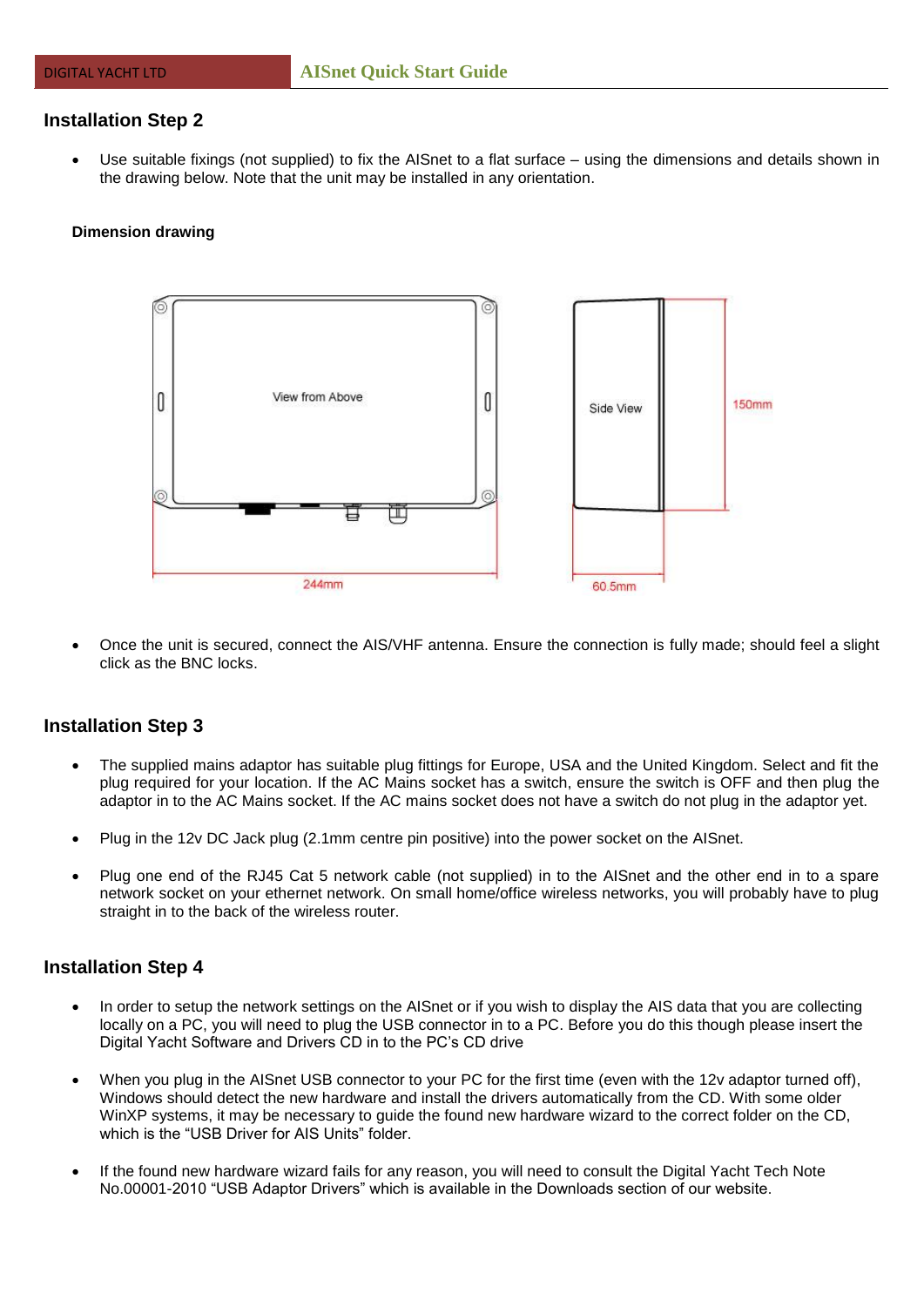- Assuming that the found new hardware wizard installs everything correctly, Windows will allocate a COM Port number to the adaptor (COM1, COM2, COM3, etc.) and it is this COM Port number that you have to setup in the SmarterTrack Lite software or whatever other Navigation software you are using. To find out what this COM port number is, go in to the Windows Device Manager and check in the "Ports (COM & LPT)" section where you will find an entry called "USB Serial Port (COM?)", where the question mark is the port number allocated.
- Now you must run SmarterTrack Lite or the other navigation software that you are using and go in to the relevant configuration/setup menu and tell the software port the AIS is connected to and also that the data baud rate is 38,400 Baud – the standard speed for AIS data. The instruction manual supplied with your software should explain how this is configured.

### **Installation Step 4**

- Apply power to the AISnet by switching on the AC mains socket or plugging the AC adaptor in.
- If there are AIS targets present in your current location, you should now start to see these on SmarterTrack Lite or the navigation software you are using.
- If you are not receiving any AIS targets, you can use Digital Yachts NMEA Data Display Program to check if there is any raw NMEA 0183 data coming out of the AISnet. This free diagnostics program is available for download from our website.
- Once you are receiving AIS data on your PC, the installation is complete and you need to start the network configuration procedure.

### 4. Network Configuration

This Quick Start Guide assumes that the reader has some experience of setting up a PC network. If you have an unusual network configuration or you need further assistance in setting up your AIS Base Station please contact;

#### [paul.sumpner@digitalyacht.co.uk.](mailto:paul.sumpner@digitalyacht.co.uk)

Most home or small office networks will be of the two types shown below;



The above diagrams show a separate "Broadband Modem", which could be built-in to the router in some installations, and this refers generically to any of the common broadband internet connections i.e. cable modem, ADSL, DSL, ISDN, 3G or even satellite connection.

The most common setup is for the Router to assign IP addresses to the devices that connect to it using DHCP. If this is how your network router operates, then the settings detailed in this document will work. If your network has static IPs, then you will need to allocate an unused IP address for the Base Station.